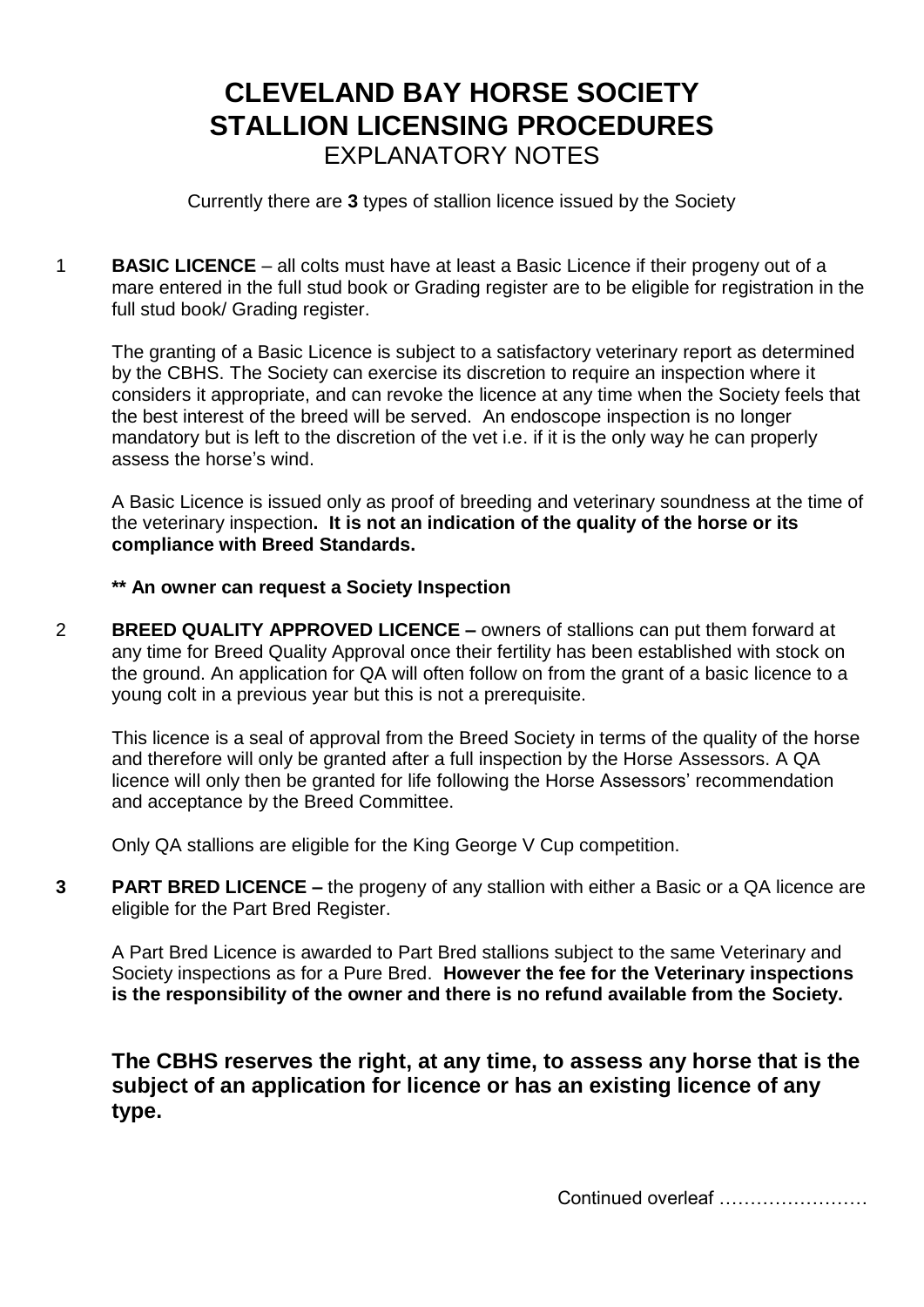**4 INITIAL INSPECTION -** a colt may be licensed from 28 months of age subject to a satisfactory vet report from a veterinary surgeon appointed by the Society.

An endoscopic examination is no longer mandatory but can be used at the discretion of the vet i.e. if he has any doubts or it is the only way he can assess the horse's wind. If used the cost of the endoscopic examination will be borne by the colt owner.

**The application fee for the initial licence is £25 for UK applicants and the applicant is responsible for the veterinary fees. There may be grants available from the HBLB. Please check with the Society.**

**For Overseas applicants the fee is £25 and the applicant is responsible for the veterinary fees.**

**5 APPLICATIONS FOR BREED QUALITY APPROVAL –** an owner of a stallion with a Basic Licence can put their stallion forward at any time for Breed Quality Approval once their fertility is proven.

**For these subsequent inspections a fee of £50 (UK applicants) £25 (Overseas applicants) is payable to the Society. (In the case of UK applicants this will increase to £100 if the applicant requests a home visit rather than taking the horse to an inspection centre.)**

If the stallion is not successful the application can be repeated by the owner in following years.

The above guidance notes are to read in conjunction with the Society's, Rules and Conditions for Stallion Licensing. Any queries should be referred to the Secretary.

Breed Committee April 2014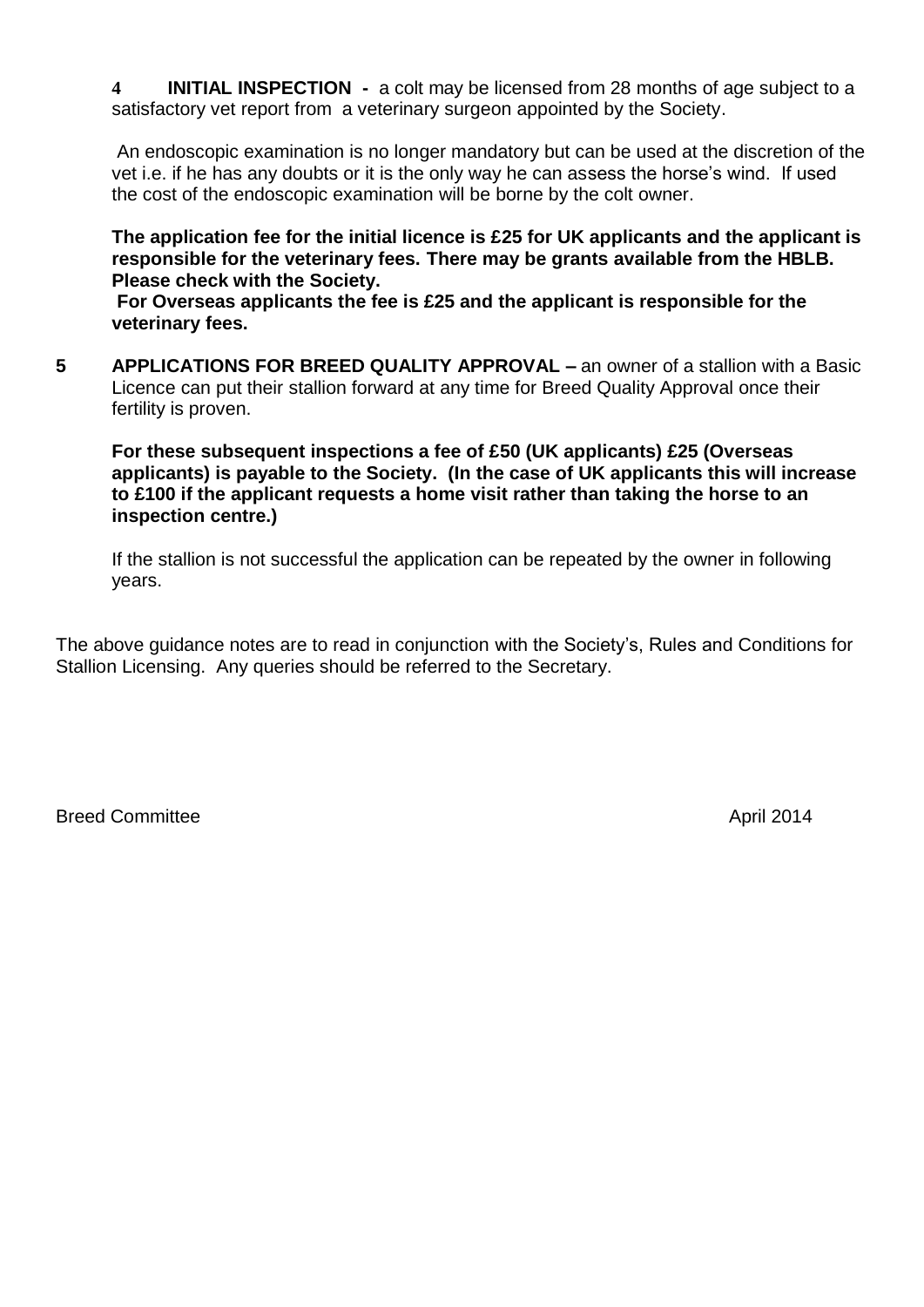# **RULES AND CONDITIONS FOR STALLION LICENSING**

#### 1. ALL STALLIONS

All pure and part-bred Cleveland Bay stallions must comply with these regulations if their progeny are to be eligible in the Registers of the Cleveland Bay Horse Society.

#### 2. APPLICATION FORM:

A Licensing Application Form must be completed and returned to the Cleveland Bay Horse Society together with the appropriate fees

#### 3. VETERINARY EXAMINATION

All stallions must be examined by a Veterinary Surgeon approved by the Society For a Basic Licence colts may be inspected from 28 months old upwards by a veterinary surgeon approved and selected by the CBHS. The costs of the vet's fees for a Basic Licence are the responsibility of the applicant both for UK and overseas applicants and for pure and part bred applications. In all cases, any subsequent inspections will be charged to the owner. There may be grants available from the HBLB for UK members. Please check with the Society.

An endoscope is no longer mandatory but is left to the discretion of the vet i.e. if it is the only way he can properly assess the horse's wind. If an endoscopic examination is used the cost of this will be borne by the colt owner.

#### 4. SOCIETY INSPECTION FOR BREED QUALITY APPROVAL (QA)

All applicants for QA are subject to inspection by the Society's Assessors, or their authorised deputies, for breeding, fertility, blood lines, conformation, type and soundness.

The Assessors' report will be forwarded to the Breed Committee. The Breed Committee's decision will be final and binding but, if turned down, the applicant may present the stallion for inspection the following year.

#### 5 APPEALS PROCEDURE

The Owner may appeal, to the Council of the Society, against rejection. The appeal fee is £100 refundable if successful or at the Council's discretion.

Vet's and other fixed costs necessary for the appeal will be charged to the Appellant.

If a horse is rejected the owner may follow these alternative procedures:-

5.1 Present the horse for examination in subsequent years on paying the proper fees or

5.2 Appeal in writing to the Council of the Society who will consider the written evidence put forward; and their decision will be final and binding on all parties.

The Council will not consider any appeal until the fee of £100 has been paid in full.

#### 6. ASSESSMENT CENTRES:

These will be selected by the Society depending on the number and location of applications each year.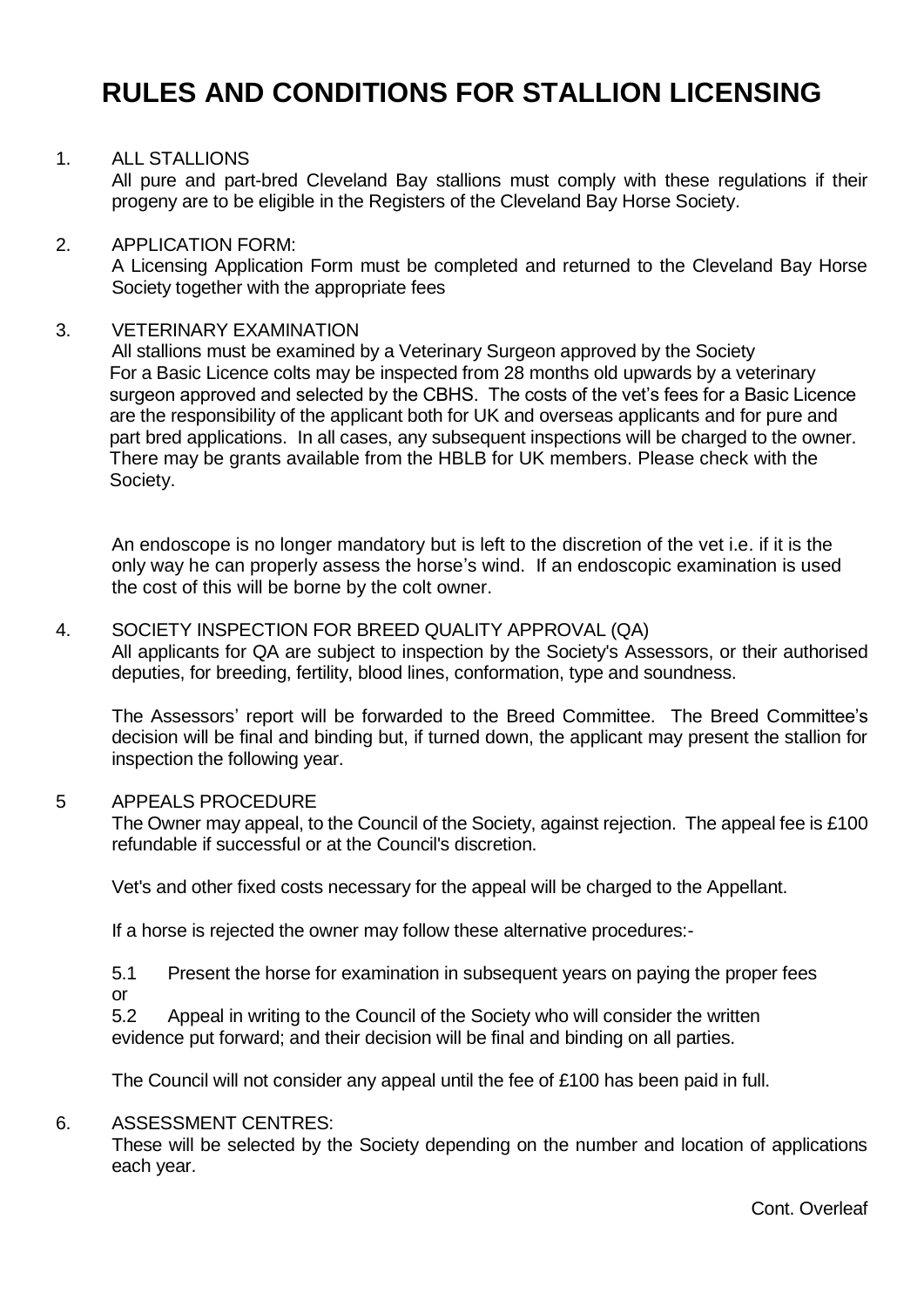### 7. DNA ANALYSIS

All stallions must be DNA analysed before being licensed and the results placed on the Society's confidential records at the Animal Health Trust, Lanwades Park, Kentford, Newmarket, Suffolk, CB8 7UU

DNA analysis is to be carried out at the owner's expense.

## 8 COVERING CERTIFICATES

A book of Covering certificates will be issued by the Society, on request, to Stallion owners

which can be used for more than one stallion and used for more than one breeding season.

A certificate must be issued for every mare covered.

#### 8.1 ARTIFICIAL INSEMINATION

Stallions being used for A.I. must comply with the Society's A.I. rules and conditions. The A.I. certificate must be completed in all cases. Forms are available from the Society. The DNA of both sire and dam is obligatory.

#### 8.2 SWABTEST

The Society recommends that all stallions be swabbed and that each mare owner is advised to make their own enquiries into, and satisfy themselves of, the health status of the stallion and the premises.

# 9 RETROSPECTIVE COVERING CERTIFICATES

A colt may be used without approval at the owner's risk.

Application to license the colt should be made at 2 or 3 years old and, if approved, covering certificates will be issued retrospectively. If not approved no certificates will be issued and any progeny will not be eligible for registration.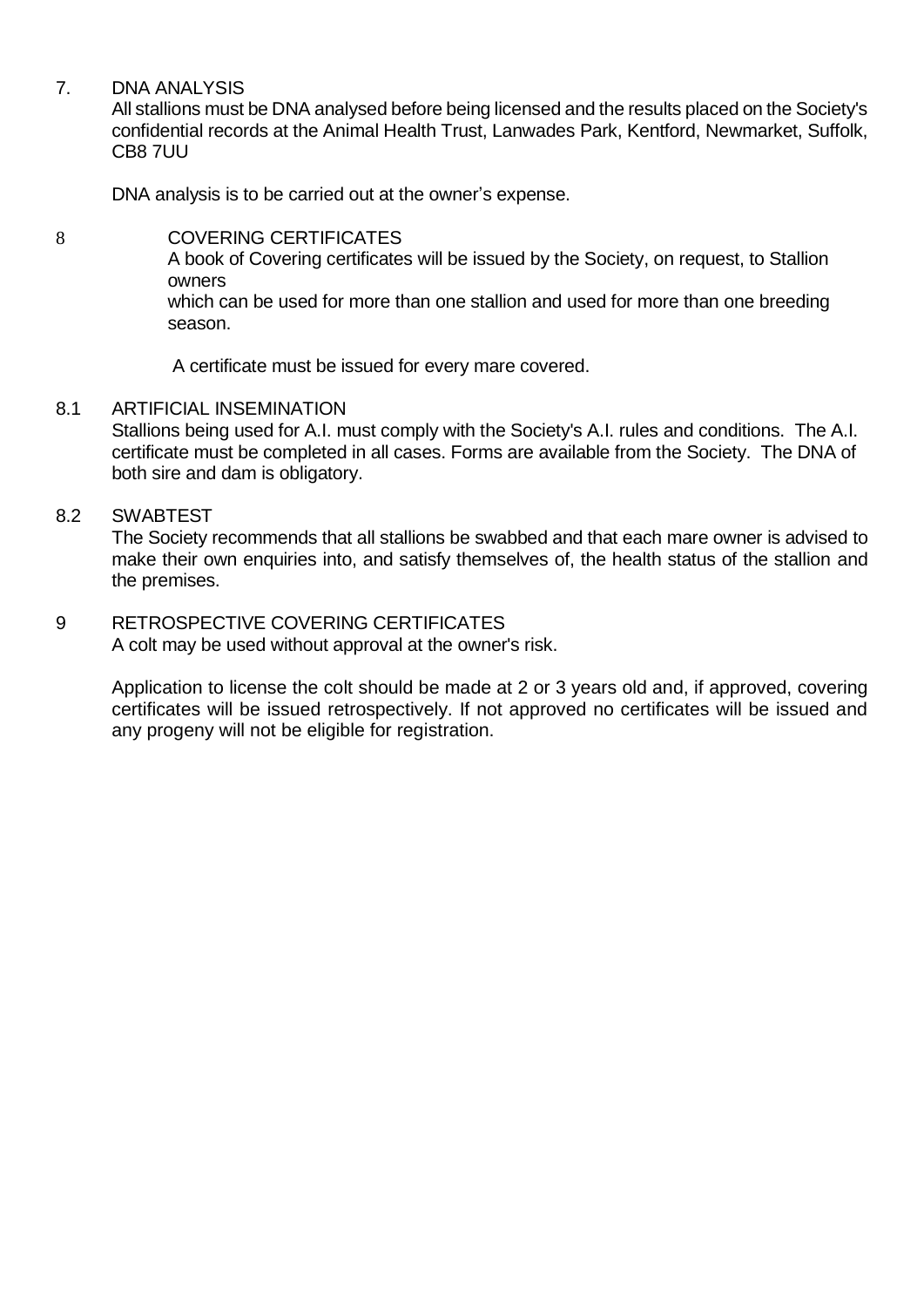# **CLEVELAND BAY HORSE SOCIETY**

### **APPLICATION FOR BASIC STALLION LICENCE (Under the National Stallion Association Approval Scheme)**

| <b>NAME OF STALLION:</b>                                        |                 |                                                                                                                                                                                                                                                                                                                                                                                                          |
|-----------------------------------------------------------------|-----------------|----------------------------------------------------------------------------------------------------------------------------------------------------------------------------------------------------------------------------------------------------------------------------------------------------------------------------------------------------------------------------------------------------------|
| <b>YEAR FOALED:</b>                                             | <b>S.B. NO:</b> | <b>HEIGHT:</b>                                                                                                                                                                                                                                                                                                                                                                                           |
| <b>PEDIGREE: Sire:</b>                                          |                 | Dam:                                                                                                                                                                                                                                                                                                                                                                                                     |
|                                                                 |                 |                                                                                                                                                                                                                                                                                                                                                                                                          |
|                                                                 |                 |                                                                                                                                                                                                                                                                                                                                                                                                          |
| <b>NAME AND CONTACT DETAILS OF YOUR VETERINARY SURGEON:</b>     |                 |                                                                                                                                                                                                                                                                                                                                                                                                          |
| member of the C.B.H.S.<br>membership of the Society rescinded.) |                 | I certify that the foregoing particulars are correct and I hereby make application to have the<br>above stallion approved for a Basic Stallion Licence by the C.B.H.S. I have read and understand<br>the Rules and Conditions for Stallion Licensing and agree to abide by them. I confirm I am a<br>(Any member who fails to comply with the Rules and Conditions for Stallion Licensing may have their |
|                                                                 |                 |                                                                                                                                                                                                                                                                                                                                                                                                          |
|                                                                 |                 |                                                                                                                                                                                                                                                                                                                                                                                                          |
|                                                                 |                 |                                                                                                                                                                                                                                                                                                                                                                                                          |
|                                                                 |                 |                                                                                                                                                                                                                                                                                                                                                                                                          |

**SIGNATURE: .....................................................................................**

Please return this form to the Cleveland Bay Horse Society, together with the **£25 fee (UK and Overseas applicants).**

### **For Office Use Only**

**Date Application Received: \_\_\_\_\_\_\_\_\_\_\_\_\_\_\_\_\_\_\_\_\_\_\_\_ Fees Received: \_\_\_\_\_\_\_\_\_\_\_\_\_\_\_\_\_**

**Passed:\_\_\_\_\_\_\_\_\_\_\_\_\_\_\_\_\_\_\_\_\_\_\_\_\_\_ASSESSORS: \_\_\_\_\_\_\_\_\_\_\_\_\_\_\_\_\_\_\_\_\_\_\_\_\_\_\_\_\_\_\_**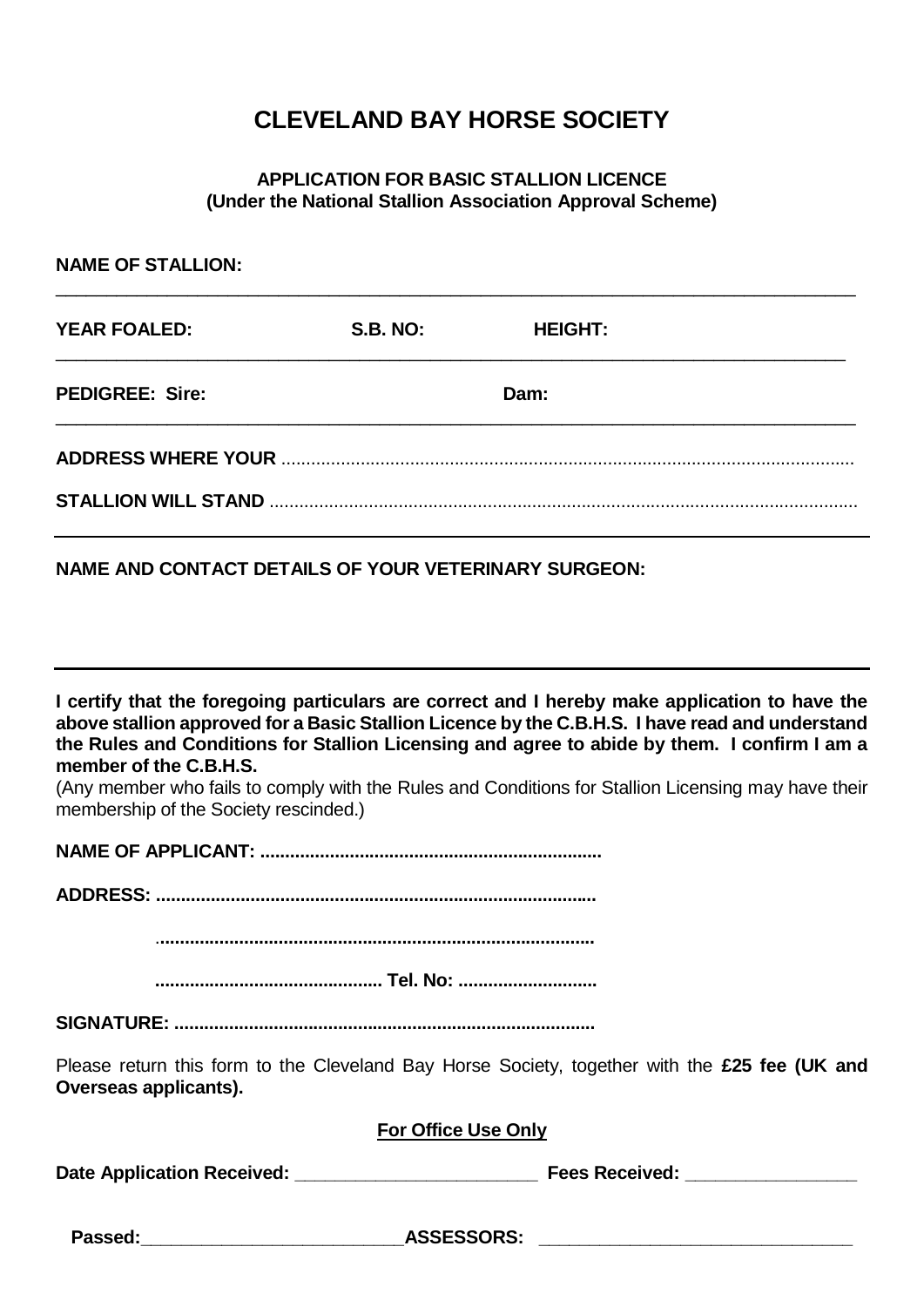# **CLEVELAND BAY HORSE SOCIETY**

## **APPLICATION FOR BREED QUALITY APPROVED STALLION LICENCE (Under the National Stallion Association Approval Scheme)**

| <b>NAME OF STALLION:</b>                                                                                                                                                     |                            |                |                                                                                                                                                                                                                                                                                                                                                                                                   |
|------------------------------------------------------------------------------------------------------------------------------------------------------------------------------|----------------------------|----------------|---------------------------------------------------------------------------------------------------------------------------------------------------------------------------------------------------------------------------------------------------------------------------------------------------------------------------------------------------------------------------------------------------|
| <b>YEAR FOALED:</b>                                                                                                                                                          | <b>S.B. NO:</b>            | <b>HEIGHT:</b> |                                                                                                                                                                                                                                                                                                                                                                                                   |
| <b>PEDIGREE: Sire:</b>                                                                                                                                                       |                            | Dam:           |                                                                                                                                                                                                                                                                                                                                                                                                   |
|                                                                                                                                                                              |                            |                |                                                                                                                                                                                                                                                                                                                                                                                                   |
|                                                                                                                                                                              |                            |                |                                                                                                                                                                                                                                                                                                                                                                                                   |
| NAME AND CONTACT DETAILS OF YOUR VETERINARY SURGEON:                                                                                                                         |                            |                |                                                                                                                                                                                                                                                                                                                                                                                                   |
| confirm I am a member of the C.B.H.S.<br>membership of the Society rescinded.)                                                                                               |                            |                | I certify that the foregoing particulars are correct and I hereby make application to have the<br>above stallion approved for a Breed Quality Approved Licence by the C.B.H.S. I have read and<br>understand the Rules and Conditions for Stallion Licensing and agree to abide by them. I<br>(Any member who fails to comply with the Rules and Conditions for Stallion Licensing may have their |
|                                                                                                                                                                              |                            |                |                                                                                                                                                                                                                                                                                                                                                                                                   |
|                                                                                                                                                                              |                            |                |                                                                                                                                                                                                                                                                                                                                                                                                   |
|                                                                                                                                                                              |                            |                |                                                                                                                                                                                                                                                                                                                                                                                                   |
|                                                                                                                                                                              |                            |                |                                                                                                                                                                                                                                                                                                                                                                                                   |
| Please return this form to the Cleveland Bay Horse Society, together with the £50 Inspection fee<br>(£100 if home visit required) (UK applicants) £25 (Overseas applicants). |                            |                |                                                                                                                                                                                                                                                                                                                                                                                                   |
|                                                                                                                                                                              | <b>For Office Use Only</b> |                |                                                                                                                                                                                                                                                                                                                                                                                                   |
|                                                                                                                                                                              |                            |                |                                                                                                                                                                                                                                                                                                                                                                                                   |
|                                                                                                                                                                              |                            |                |                                                                                                                                                                                                                                                                                                                                                                                                   |
|                                                                                                                                                                              |                            |                |                                                                                                                                                                                                                                                                                                                                                                                                   |